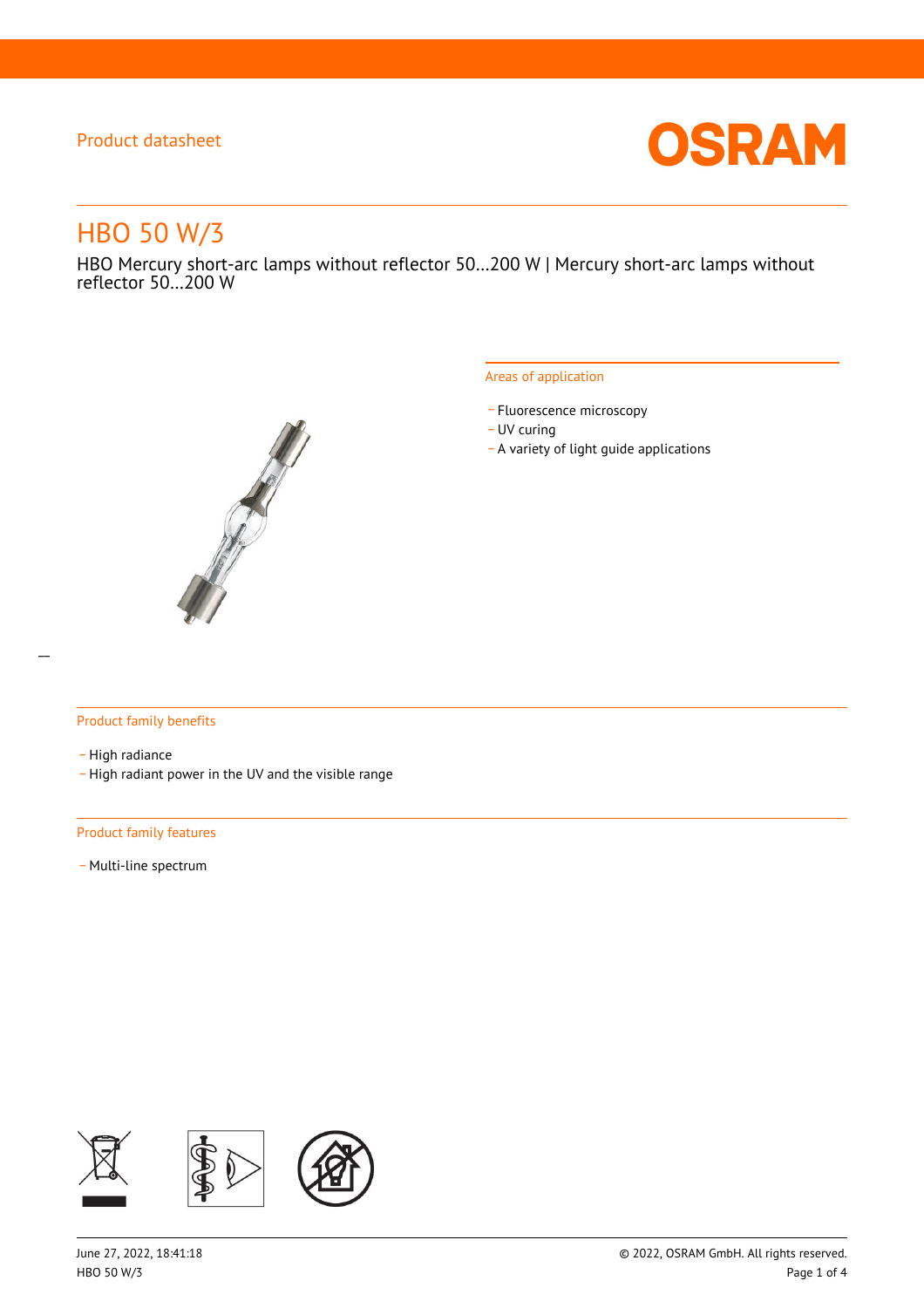## Technical data

## **Electrical data**

| Type of current | DC      |
|-----------------|---------|
| Rated wattage   | 50.00 W |
| Nominal wattage | 50.00 W |

#### **Photometrical data**

| <b>Nominal luminous flux</b> | 1300 lm       |
|------------------------------|---------------|
| <b>Luminous intensity</b>    | 150 cd $^{1}$ |

1) Typical initial photometric value

# **Dimensions & weight**



| <b>Diameter</b>                             | 9 mm                  |  |
|---------------------------------------------|-----------------------|--|
| <b>Mounting length</b>                      | 47.0 mm $^{1}$        |  |
| Length with base excl. base pins/connection | 47.00 mm $^{1}$       |  |
| Light center length (LCL)                   | $22.0 \text{ mm}^{2}$ |  |

1) Maximum

2) Distance from end of base to tip of anode (cold)

## **Lifespan**

| $\cdots$<br>Lifespan | 200 h |
|----------------------|-------|
|----------------------|-------|

# **Additional product data**

| Base anode (standard designation)   | $SFa8-2$ |
|-------------------------------------|----------|
| Base cathode (standard designation) | $SFa6-2$ |

#### **Capabilities**

| <b>Burning position</b> | $\sim$ $\sim$<br>$\sim$ $\Lambda$<br>. |
|-------------------------|----------------------------------------|
|                         |                                        |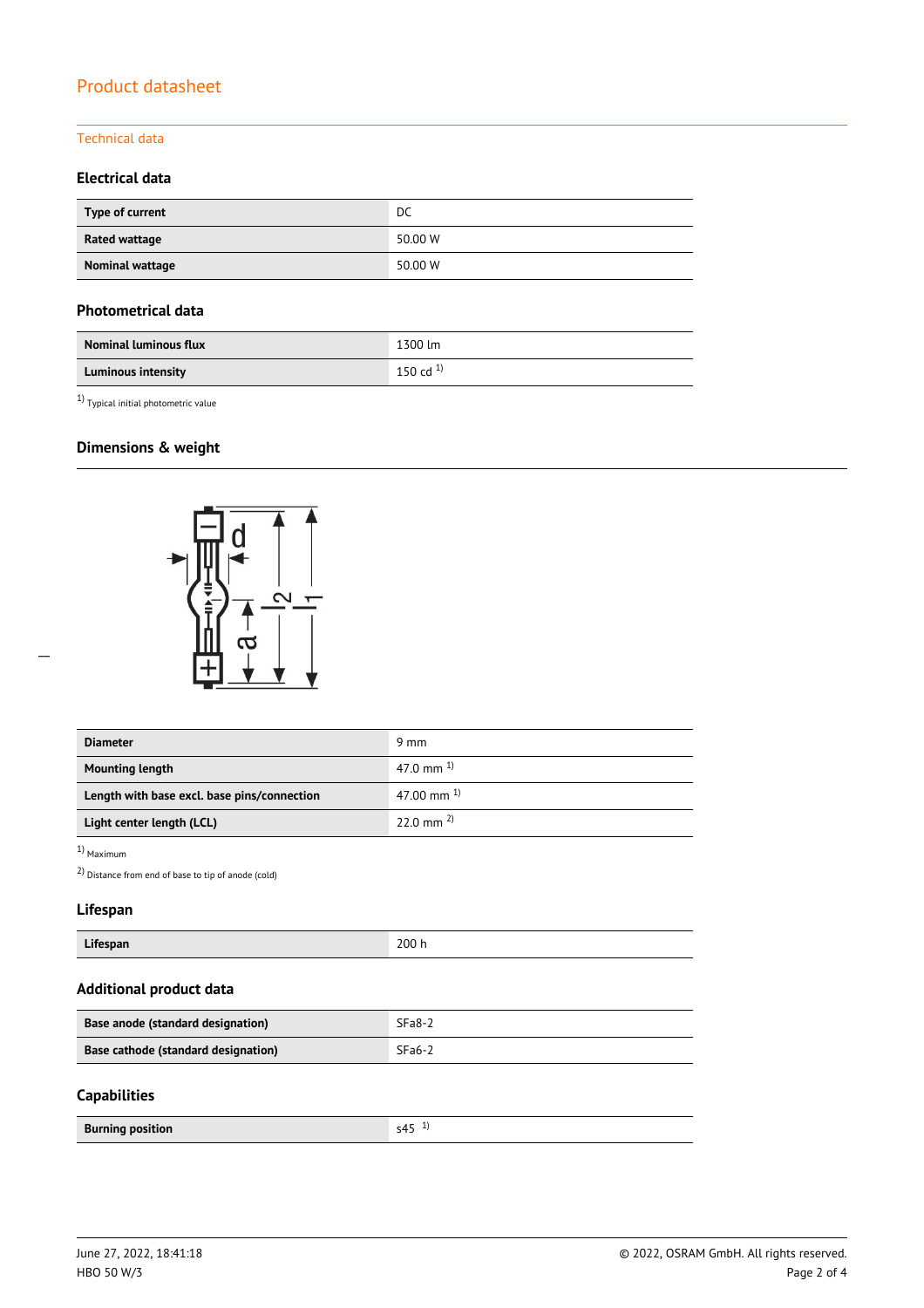#### **Application** Other

1) Anode underneath

#### **Environmental information**

# **Information according Art. 33 of EU Regulation (EC) 1907/2006 (REACh)**

| <b>Date of Declaration</b>        | 28-01-2022                                                                                            |
|-----------------------------------|-------------------------------------------------------------------------------------------------------|
| <b>Primary Article Identifier</b> | 4050300506692                                                                                         |
| Candidate List Substance 1        | Lead                                                                                                  |
| CAS No. of substance 1            | 7439-92-1                                                                                             |
| <b>Safe Use Instruction</b>       | The identification of the Candidate List substance is<br>sufficient to allow safe use of the article. |
| Declaration No. in SCIP database  | b7f62293-c952-4934-b87d-0fed8aac3c8e                                                                  |

#### Country specific information

| <b>Product code</b> | <b>METEL code</b> | SEG-No.<br><b>STK</b> number |         | UK Org                   |
|---------------------|-------------------|------------------------------|---------|--------------------------|
| 4050300506692       | OSRHBO503         | -                            | 4836508 | $\overline{\phantom{a}}$ |
| 4050300506692       | OSRHBO503         |                              | 4836508 |                          |